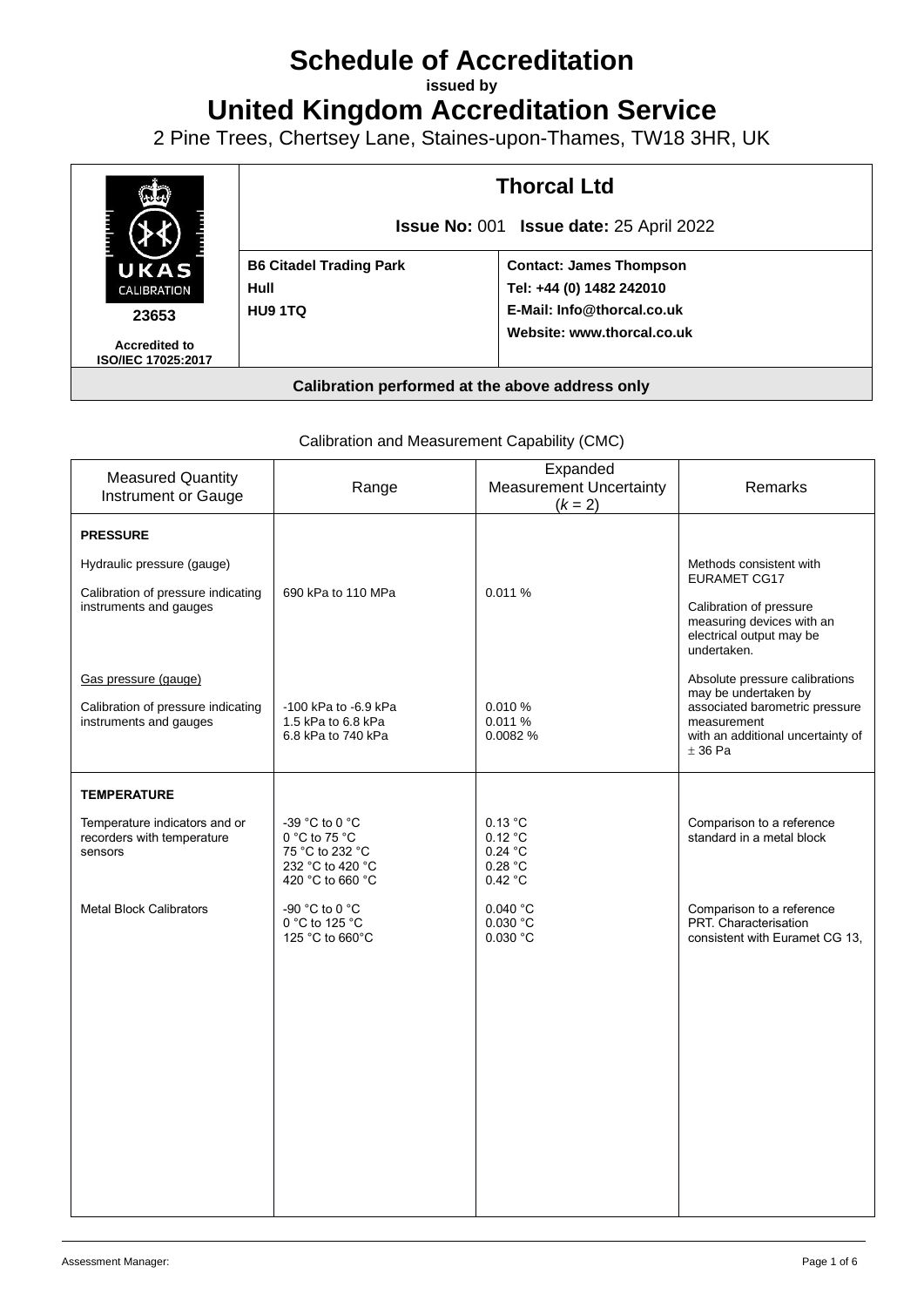|                                                   | <b>Schedule of Accreditation</b><br>issued by                  |  |
|---------------------------------------------------|----------------------------------------------------------------|--|
|                                                   | <b>United Kingdom Accreditation Service</b>                    |  |
|                                                   | 2 Pine Trees, Chertsey Lane, Staines-upon-Thames, TW18 3HR, UK |  |
|                                                   |                                                                |  |
| UKAS                                              |                                                                |  |
| CALIBRATION                                       | <b>Thorcal Ltd</b>                                             |  |
| 23653                                             | <b>Issue No: 001</b><br><b>Issue date: 25 April 2022</b>       |  |
| <b>Accredited to</b><br><b>ISO/IEC 17025:2017</b> |                                                                |  |
| Calibration performed at main address only        |                                                                |  |

| <b>Measured Quantity</b><br>Instrument or Gauge | Range                                                                                               | Expanded<br><b>Measurement Uncertainty</b><br>$(k = 2)$                                                                       | Remarks                                                                                      |
|-------------------------------------------------|-----------------------------------------------------------------------------------------------------|-------------------------------------------------------------------------------------------------------------------------------|----------------------------------------------------------------------------------------------|
| <b>ELECTRICAL</b>                               |                                                                                                     |                                                                                                                               | All electrical calibrations are<br>performed as a comparison<br>against a reference standard |
| <b>DC VOLTAGE</b>                               |                                                                                                     |                                                                                                                               |                                                                                              |
| Generation                                      | 0 V to 200 mV<br>200 mV to 2 V<br>2 V to 20 V<br>20 V to 200 V<br>200 V to 1050 V                   | 46 µV/V + 2.1 µV<br>46 µV/V + 31 µV<br>46 µV/V + 310 µV<br>$47 \mu$ V/V + 3.7 mV<br>69 µV/V + 35 mV                           | For the calibration of measuring<br>instruments                                              |
| Measurement                                     | 0 to 100 mV<br>100 mV to 1 V<br>1 V to 10 V<br>10 V to 100 V<br>100 V to 1000 V                     | 59 µV/V + 4.1 µV<br>36 µV/V + 8.2 µV<br>36 µV/V + 59 µV<br>54 µV/V + 710 µV<br>54 µV/V + 7.0 mV                               | For instruments with a voltage<br>output                                                     |
| <b>DC CURRENT</b>                               |                                                                                                     |                                                                                                                               |                                                                                              |
| Generation                                      | 0 A to 200 µA<br>200 µA to 2 mA<br>2 mA to 20 mA<br>20 mA to 200 mA<br>200 mA to 2 A<br>2 A to 20 A | $0.018 \% + 30 nA$<br>$0.014 \% + 87 nA$<br>$0.014% + 640$ nA<br>$0.014 \% + 11 uA$<br>$0.046 \% + 200$ uA<br>$0.070% + 10mA$ | For the calibration of measuring<br>instruments                                              |
| Measurement                                     | 0 mA to 10 mA<br>10 mA to 100 mA<br>100 mA to 1 A<br>1 A to 3 A                                     | $0.059 \% + 0.93 \mu A$<br>$0.059 \% + 92 \mu A$<br>$0.095 \% + 93 \mu A$<br>$0.15% + 0.43$ mA                                | For instruments with a<br>resistance output                                                  |
| <b>AC VOLTAGE</b>                               |                                                                                                     |                                                                                                                               |                                                                                              |
| Generation                                      | 1 mV to 200 mV<br>40 Hz to 1 kHz<br>1 kHz to 20 kHz                                                 | $0.058\% + 0.12$ mV<br>$0.12 \% + 0.18$ mV                                                                                    | For the calibration of measuring<br>instruments                                              |
|                                                 | 0.2 V to 2 V<br>40 Hz to 1 kHz<br>1 kHz to 20 kHz                                                   | $0.046 % + 0.33 mV$<br>$0.069 \% + 0.60$ mV                                                                                   |                                                                                              |
|                                                 | 2 V to 20 V<br>$\overline{40}$ Hz to 1 kHz<br>1 kHz to 20 kHz                                       | 23 mV<br>21mV                                                                                                                 |                                                                                              |
|                                                 | 20 V to 200 V<br>40 Hz to 1 kHz                                                                     | $0.077\% + 42$ mV                                                                                                             |                                                                                              |
|                                                 | 200 V to 1000 V<br>40 Hz to 1 kHz                                                                   | $0.10 \% + 14$ mV                                                                                                             |                                                                                              |
|                                                 |                                                                                                     |                                                                                                                               |                                                                                              |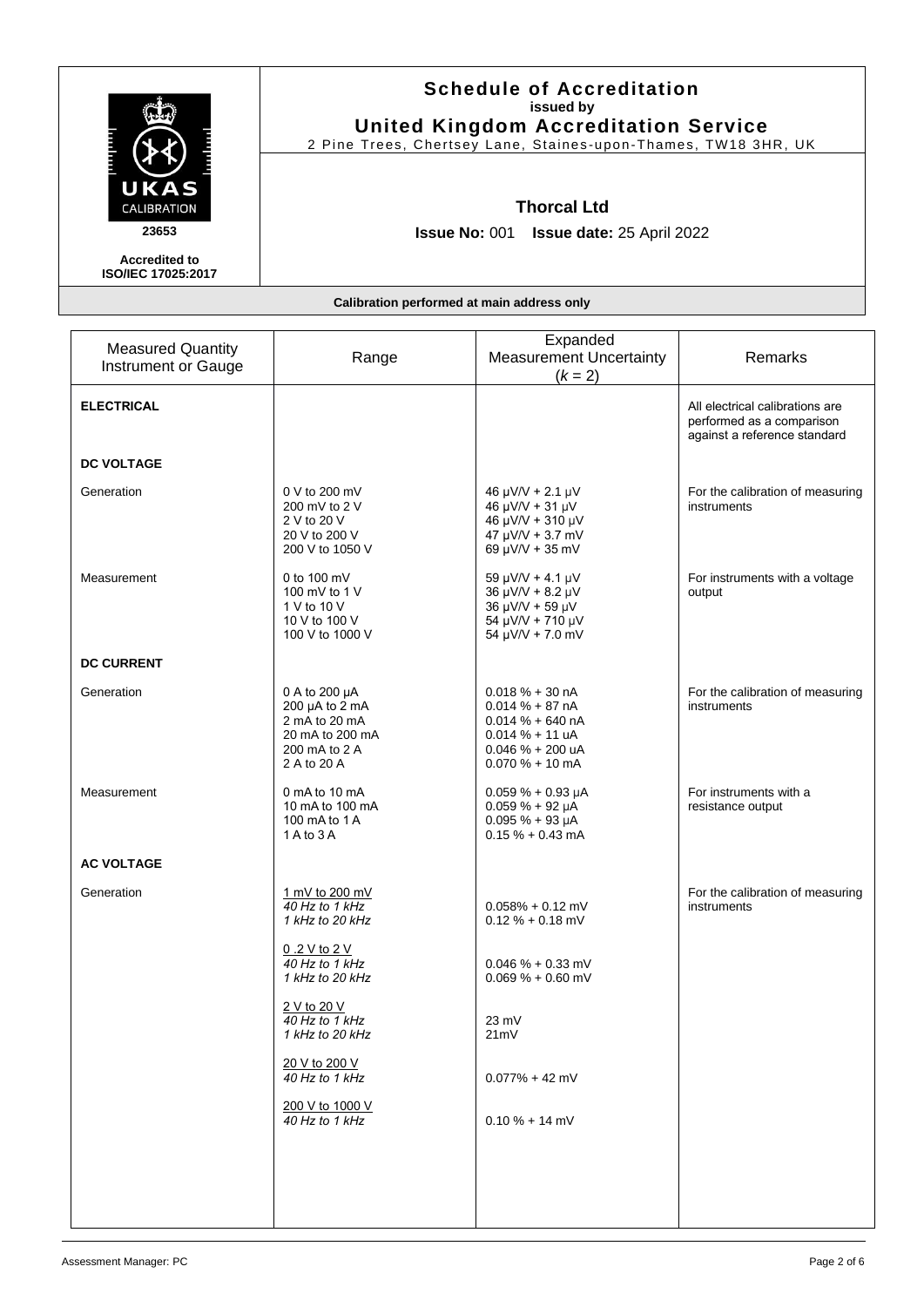|                                            | <b>Schedule of Accreditation</b><br>issued by                                                                 |  |  |
|--------------------------------------------|---------------------------------------------------------------------------------------------------------------|--|--|
|                                            | <b>United Kingdom Accreditation Service</b><br>2 Pine Trees, Chertsey Lane, Staines-upon-Thames, TW18 3HR, UK |  |  |
|                                            |                                                                                                               |  |  |
| UKAS<br>CALIBRATION                        | <b>Thorcal Ltd</b>                                                                                            |  |  |
| 23653                                      | Issue No: 001 Issue date: 25 April 2022                                                                       |  |  |
| <b>Accredited to</b><br>ISO/IEC 17025:2017 |                                                                                                               |  |  |
| Calibration performed at main address only |                                                                                                               |  |  |

T

| <b>Measured Quantity</b><br>Instrument or Gauge | Range                                                 | Expanded<br><b>Measurement Uncertainty</b><br>$(k = 2)$ | Remarks                                         |
|-------------------------------------------------|-------------------------------------------------------|---------------------------------------------------------|-------------------------------------------------|
| <b>AC VOLTAGE</b>                               |                                                       |                                                         |                                                 |
| Measurement                                     | 0 mV to 100 mV<br>40 Hz to 20 kHz<br>20 kHz to 50 kHz | $0.075 \% + 7.3 \mu V$<br>$0.14 \% + 7.3 \mu V$         | For instruments with a voltage<br>output        |
|                                                 | 100 mV to 1 V<br>40 Hz to 20 kHz<br>20 kHz to 50 kHz  | $0.072 \% + 5.8$ mV<br>$0.14\% + 5.8$ mV                |                                                 |
|                                                 | 1 V to 10 V<br>40 Hz to 20 kHz<br>20 kHz to 50 kHz    | $0.074 \% + 6.7$ mV<br>$0.14 \% + 8.2$ mV               |                                                 |
|                                                 | 10 V to 100 V<br>40 Hz to 20 kHz<br>20 kHz to 50 kHz  | $0.078 \% + 6.0 mV$<br>$0.14 \% + 6.0 mV$               |                                                 |
|                                                 | 100 V to 750 V<br>40 Hz to 15 kHz                     | $0.075 \% + 0.26 V$                                     |                                                 |
| <b>AC CURRENT</b>                               |                                                       |                                                         |                                                 |
| Generation                                      | 0 A to 200 µA<br>$\frac{1}{40}$ Hz to 1 kHz           | $0.081 \% + 0.37 \mu A$                                 | For the calibration of measuring<br>instruments |
|                                                 | 200 µA to 2 mA<br>40 Hz to 1 kHz                      | $0.11 \% + 0.88 \mu A$                                  |                                                 |
|                                                 | 2 mA to 20 mA<br>40 Hz to 1 kHz                       | $0.081 \% + 8.7 \mu A$                                  |                                                 |
|                                                 | 20 mA to 200 mA<br>40 Hz to 1 kHz                     | $0.092 \% + 87 \mu A$                                   |                                                 |
|                                                 | 200 mA to 2 A<br>40 Hz to 500 Hz                      | $0.12 \% + 1.6 mA$                                      |                                                 |
|                                                 | 2 A to 20 A<br>40 Hz to 500 Hz                        | $0.23 \% + 7.1 mA$                                      |                                                 |
| Measurement                                     | <u>0 A to 1 A</u><br>40 Hz to 1 kHz                   | $0.38 \% + 2.3 mA$                                      | For instruments which generate<br>current       |
|                                                 | $1A$ to $3A$<br>40 Hz to 1 kHz                        | 13 mA                                                   |                                                 |
|                                                 |                                                       |                                                         |                                                 |
|                                                 |                                                       |                                                         |                                                 |
|                                                 |                                                       |                                                         |                                                 |
|                                                 |                                                       |                                                         |                                                 |
|                                                 |                                                       |                                                         |                                                 |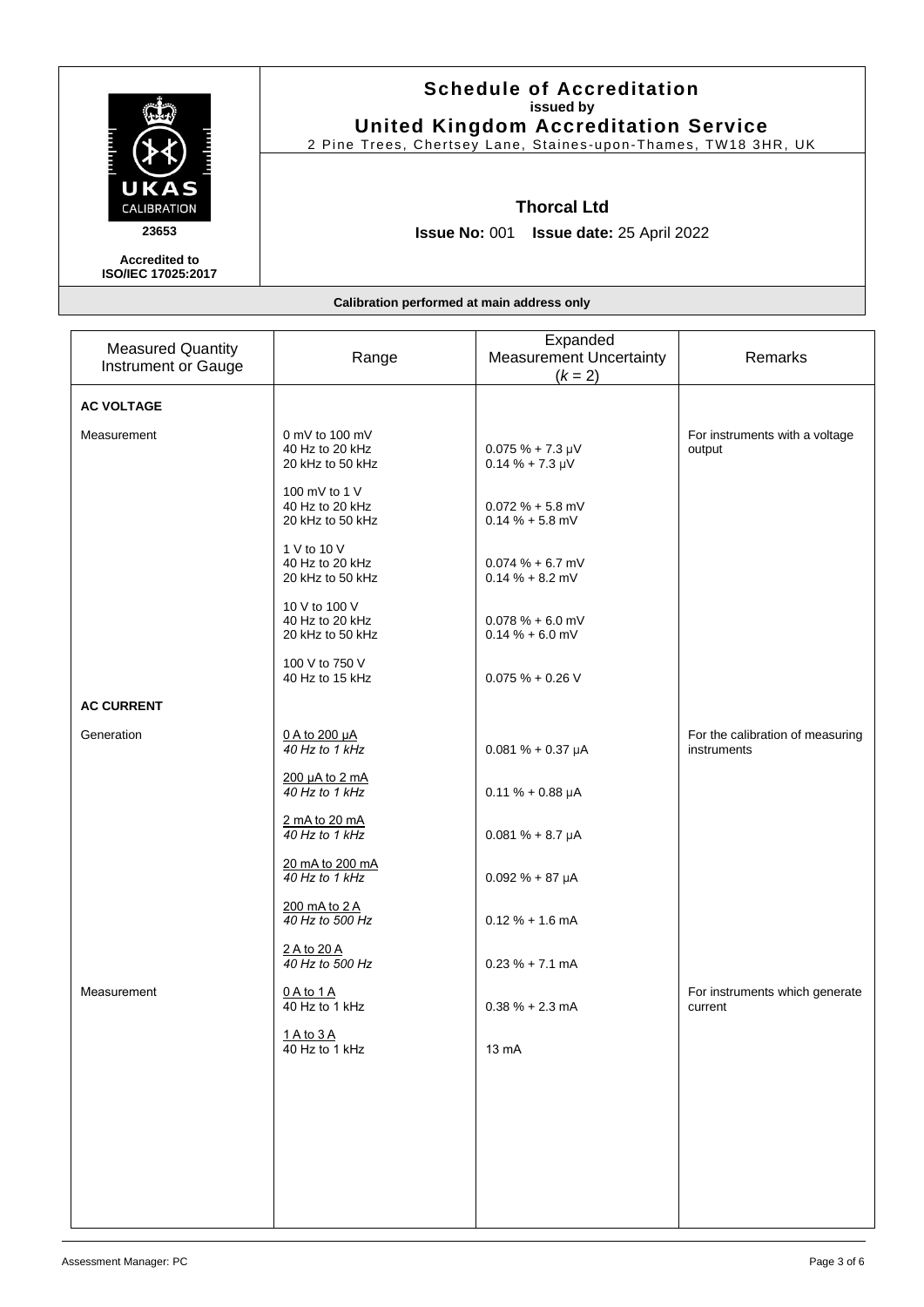| <u>in dia kal</u> | K     | CALIBRATION | E |
|-------------------|-------|-------------|---|
|                   | 23653 |             |   |

**Accredited to ISO/IEC 17025:2017**

# **Schedule of Accreditation issued by United Kingdom Accreditation Service**

2 Pine Trees, Chertsey Lane, Staines -upon -Thames, TW18 3HR, UK

## **Thorcal Ltd**

**Issue No:** 001 **Issue date:** 25 April 2022

**Calibration performed at main address only**

| <b>Measured Quantity</b><br>Instrument or Gauge                    | Range                                                                                                                                                                                                                | Expanded<br><b>Measurement Uncertainty</b><br>$(k = 2)$                                                                                                                                             | Remarks                                                                                        |
|--------------------------------------------------------------------|----------------------------------------------------------------------------------------------------------------------------------------------------------------------------------------------------------------------|-----------------------------------------------------------------------------------------------------------------------------------------------------------------------------------------------------|------------------------------------------------------------------------------------------------|
| <b>DC RESISTANCE</b>                                               |                                                                                                                                                                                                                      |                                                                                                                                                                                                     |                                                                                                |
| <b>FIXED RESISTANCE</b><br>2 WIRE                                  |                                                                                                                                                                                                                      |                                                                                                                                                                                                     |                                                                                                |
| Generation                                                         | 10 $\Omega$<br>100 $\Omega$<br>1 k $\Omega$<br>$10 k\Omega$<br>$100 k\Omega$<br>1 M $\Omega$<br>10 $M\Omega$<br>100 M $\Omega$<br>1 G $\Omega$                                                                       | 13 $m\Omega$<br>17 $m\Omega$<br>79 $m\Omega$<br>$0.79\ \Omega$<br>$7.9\Omega$<br>$0.18 k\Omega$<br>$12 k\Omega$<br>1.2 $M\Omega$<br>110 $M\Omega$                                                   | For the calibration of measuring<br>instruments                                                |
| Measurement                                                        | $0 \Omega$ to 100 $\Omega$<br>100 $\Omega$ to 1 k $\Omega$<br>1 k $\Omega$ to 10 k $\Omega$<br>10 k $\Omega$ to 100 k $\Omega$<br>100 k $\Omega$ to 1 M $\Omega$<br>1 MQ to 10 MQ<br>10 M $\Omega$ to 100 M $\Omega$ | $0.014 \% + 3.7 m\Omega$<br>$0.019 \% + 12 m\Omega$<br>$0.013 \% + 0.12 \Omega$<br>$0.013 \% + 1.2 \Omega$<br>$0.013 \% + 120 \Omega$<br>$0.098\% + 1.2 \text{ k}\Omega$<br>$0.18 \% + 3.5 k\Omega$ |                                                                                                |
| SIMULATED RESISTANCE<br>$(2$ WIRE)                                 | $0 \Omega$ to 400 $\Omega$<br>400 $\Omega$ to 1000 $\Omega$<br>1000 $\Omega$ to 10 k $\Omega$                                                                                                                        | $0.058~\%$ + $0.58~\Omega$<br>$0.027 \% + 1.2 \Omega$<br>$0.023 \% + 0.10 K\Omega$                                                                                                                  | For the calibration of measuring<br>instruments                                                |
| Temperature indicators,<br>calibration by electrical<br>simulation |                                                                                                                                                                                                                      |                                                                                                                                                                                                     |                                                                                                |
| Type k thermocouple                                                | -200 °C to 0 °C<br>0 °C to 1372 °C                                                                                                                                                                                   | 0.70 °C<br>0.70 °C                                                                                                                                                                                  |                                                                                                |
| <b>18th EDITION ELECTRICAL</b><br><b>TEST EQUIPMENT</b>            |                                                                                                                                                                                                                      |                                                                                                                                                                                                     |                                                                                                |
| <b>CONTINUITY RESISTANCE</b>                                       | $0 \Omega$ to 1 $\Omega$<br>1 $\Omega$ to 10 $\Omega$<br>10 $\Omega$ to 100 $\Omega$<br>100 $\Omega$ to 1 k $\Omega$                                                                                                 | $0.29 \% + 31 m\Omega$<br>$0.29 \% + 31 m\Omega$<br>$0.29 \% + 31 m\Omega$<br>$0.29 \% + 31 m\Omega$                                                                                                | For the calibration of Insulation<br>Resistance Meters using a<br>dedicated calibration system |
| CONTINUITY CURRENT                                                 | 10 mA to 320 mA                                                                                                                                                                                                      | $1.5% + 0.7$ mA                                                                                                                                                                                     |                                                                                                |
| <b>INSULATION RESISTANCE</b>                                       | 10 k $\Omega$ to 100 k $\Omega$<br>100 k $\Omega$ to 1 M $\Omega$<br>1 MQ to 10 MQ<br>10 M $\Omega$ to 100 M $\Omega$<br>100 M $\Omega$ to 1 G $\Omega$<br>1 G $\Omega$ to 10 G $\Omega$                             | $0.12 \% + 0.20 \Omega$<br>0.12%<br>1.2%<br>1.2%<br>1.4%<br>6.5%                                                                                                                                    |                                                                                                |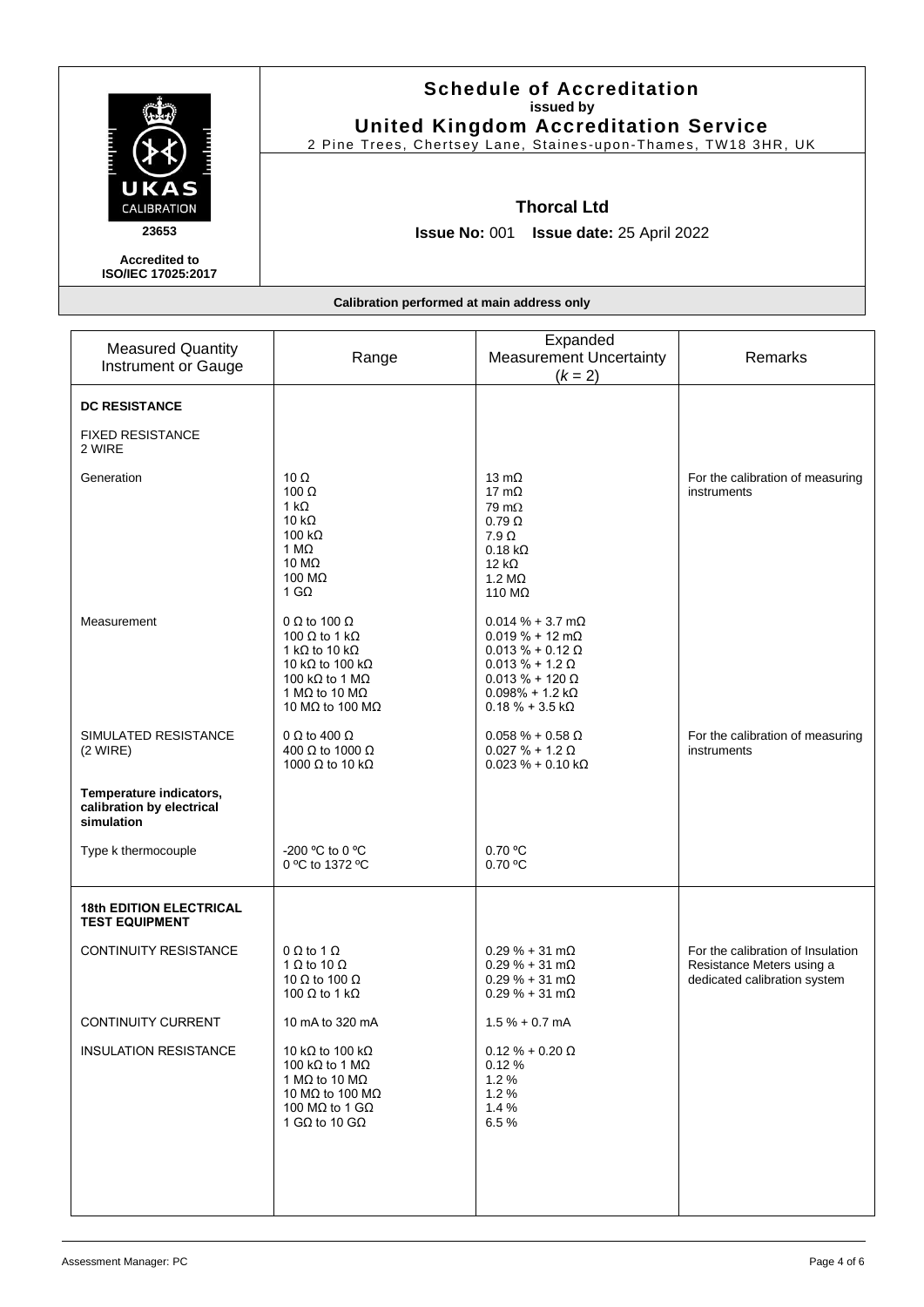| <u>i ka ma</u> | KZ<br>CALIBRATION | Ē |
|----------------|-------------------|---|
|                | 23653             |   |

**Accredited to ISO/IEC 17025:2017**

# **Schedule of Accreditation issued by United Kingdom Accreditation Service**

2 Pine Trees, Chertsey Lane, Staines -upon -Thames, TW18 3HR, UK

### **Thorcal Ltd**

**Issue No:** 001 **Issue date:** 25 April 2022

**Calibration performed at main address only**

| <b>Measured Quantity</b><br>Instrument or Gauge                        | Range                                                                                                                                                                                    | Expanded<br><b>Measurement Uncertainty</b><br>$(k = 2)$                     | Remarks                                                                                      |
|------------------------------------------------------------------------|------------------------------------------------------------------------------------------------------------------------------------------------------------------------------------------|-----------------------------------------------------------------------------|----------------------------------------------------------------------------------------------|
| <b>18th EDITION ELECTRICAL</b><br><b>TEST EQUIPMENT</b><br>(continued) |                                                                                                                                                                                          |                                                                             |                                                                                              |
| <b>INSULATION TEST VOLTAGE</b>                                         | 50 V to 1000 V                                                                                                                                                                           | $1.2 \% + 0.93 V$                                                           |                                                                                              |
| AC VOLTAGE OUTPUT                                                      | 100 V to 200 V<br>200 V to 400 V<br>At 50 Hz                                                                                                                                             | $0.23 \% + 0.16 V$<br>$0.23 \% + 0.15 V$                                    |                                                                                              |
| <b>RCD CURRENT</b>                                                     | At 50 Hz<br>20 ms to 190 ms<br>2 mA to 1A<br>1 A to 3 A                                                                                                                                  | $5.8% + 0.23$ mA<br>$5.8\% + 0.23 \text{ mA}$                               | For the calibration of RCD<br>Testers using a dedicated<br>calibration system                |
|                                                                        | 190 ms to 5 s<br>2 mA to 1 A<br>1 A to 3 A                                                                                                                                               | $1.4% + 71 uA$<br>$1.4 \% + 71 uA$                                          |                                                                                              |
| <b>TRIP TIME</b>                                                       | 20 ms to 400 ms<br>400 ms to 5 s                                                                                                                                                         | $0.95$ ms<br>8.1 ms                                                         |                                                                                              |
| <b>LOOP RESISTANCE</b>                                                 | $0 \Omega$ to 10 $\Omega$<br>10 $\Omega$ to 100 $\Omega$<br>100 $\Omega$ to 1 k $\Omega$<br>At 50 Hz                                                                                     | $0.58 \% + 41 m\Omega$<br>$0.58 \% + 45 m\Omega$<br>$0.58 \% + 54 m\Omega$  | For the calibration of Earth<br>Loop Testers using a dedicated<br>calibration system         |
| <b>PAT TESTERS</b>                                                     |                                                                                                                                                                                          |                                                                             |                                                                                              |
| PAT EARTH BOND<br>RESISTANCE at 50 Hz                                  | $0 \Omega$ to 10 $\Omega$<br>10 $\Omega$ to 100 $\Omega$<br>100 $\Omega$ to 1000 $\Omega$                                                                                                | $0.58 \% + 4.7 m\Omega$<br>$0.58 \% + 19 m\Omega$<br>$0.58 \% + 35 m\Omega$ | For the calibration of Portable<br>Appliance Testers using a<br>dedicated calibration system |
| PAT EARTH BOND CURRENT<br>at 50 Hz                                     | 0 mA to 500 mA<br>500 mA to 10 A<br>10 A to 30 A                                                                                                                                         | $1.7% + 14 mA$<br>$1.7% + 71$ mA<br>$1.7% + 71$ mA                          |                                                                                              |
| PAT INSULATION<br>RESISTANCE at 50 Hz                                  | 10 k $\Omega$ to 100 k $\Omega$<br>100 k $\Omega$ to 1 M $\Omega$<br>1 MQ to 10 MQ<br>10 M $\Omega$ to 100 M $\Omega$<br>100 M $\Omega$ to 1 G $\Omega$<br>1 G $\Omega$ to 10 G $\Omega$ | $0.12 \% + 0.20 \Omega$<br>0.12<br>1.2%<br>1.2%<br>1.4%<br>6.5%             |                                                                                              |
| PAT LEAKAGE CURRENT<br>at 50 Hz                                        | 2.7 mA at 240 V<br>4.7 mA at 240 V<br>7.7 mA at 240 V                                                                                                                                    | $1.7% + 9.6 \mu A$<br>$1.7% + 9.6 \mu A$<br>$1.7% + 9.6 \mu A$              |                                                                                              |
| <b>END</b>                                                             |                                                                                                                                                                                          |                                                                             |                                                                                              |